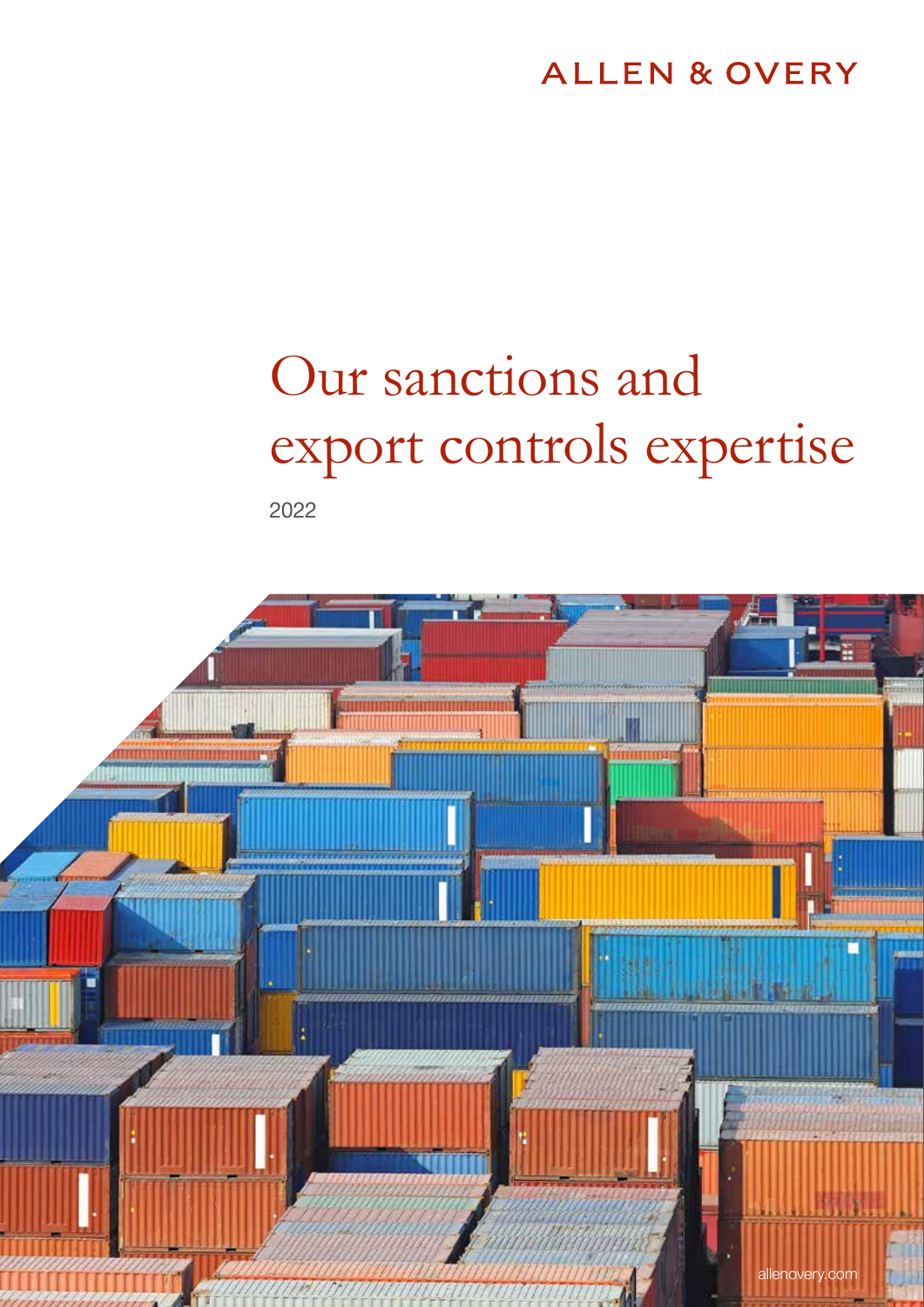## Sanctions

Sanctions compliance can result in the imposition of onerous restrictions on businesses, and violations can lead to substantial risks, including criminal liability, fines, penalties, loss of business, reputational harm and a variety of associated costs which can be difficult to quantify. Our team assists clients in navigating the complex and sometimes competing requirements to which they, or their investors, lenders, advisors or partners, may be subject.

We have a thriving practice advising corporations, financial institutions and individuals on the sanctions and export controls regimes of the United Nations, European Union, United States, United Kingdom and many other jurisdictions. The core of the practice involves advising on economic and trade sanctions, arms embargoes and anti-terrorism laws administered by the EU and the governments of Member States, and U.S. programs administered by the U.S.

### "Great strategic advice and leading transactions very well."

Chambers UK 2021

Department of the Treasury's Office of Foreign Assets Control (OFAC) and the U.S. Department of State, as well as divestment legislation in force in approximately 30 U.S. states. Our team has recently been joined by Maura Rezendes, who prior to joining Allen & Overy acted as Section Chief in OFAC's Office of Enforcement.

There are some instances where a proposed business venture or activity is simply prohibited. In most cases, however, sanctions risks can be appropriately managed. In those rare instances where our clients face investigation or prosecution, we have experienced former government litigators in the EU, Asia, the Middle East and the U.S. who can defend them.

Our market leading sanctions team provides integrated cross-jurisdictional advice to our clients and is well versed in the most complex and sensitive transactions in the market.

"Extremely generous with their time and support. Very knowledgeable about the latest trends and developments. Able to provide solid and commercial advice."

Legal 500 2022

## Export controls

International trade is a complex area, and the movement of goods between jurisdictions is increasingly subject to financial and trade restrictions imposed by the United Nations, the European Union, or the United States.

We provide expert advice on matters relating to trade regulation and export controls, guiding clients through export control and dual-use laws. We have particular experience in conducting export controls due diligence reviews and investigations, product category assessments and licence requirements and applications.



Runner-up: Sanctions Law Firm of the Year – Europe WorldECR Awards 2021



Tier 1 for Public International Law Legal 500 UK 2022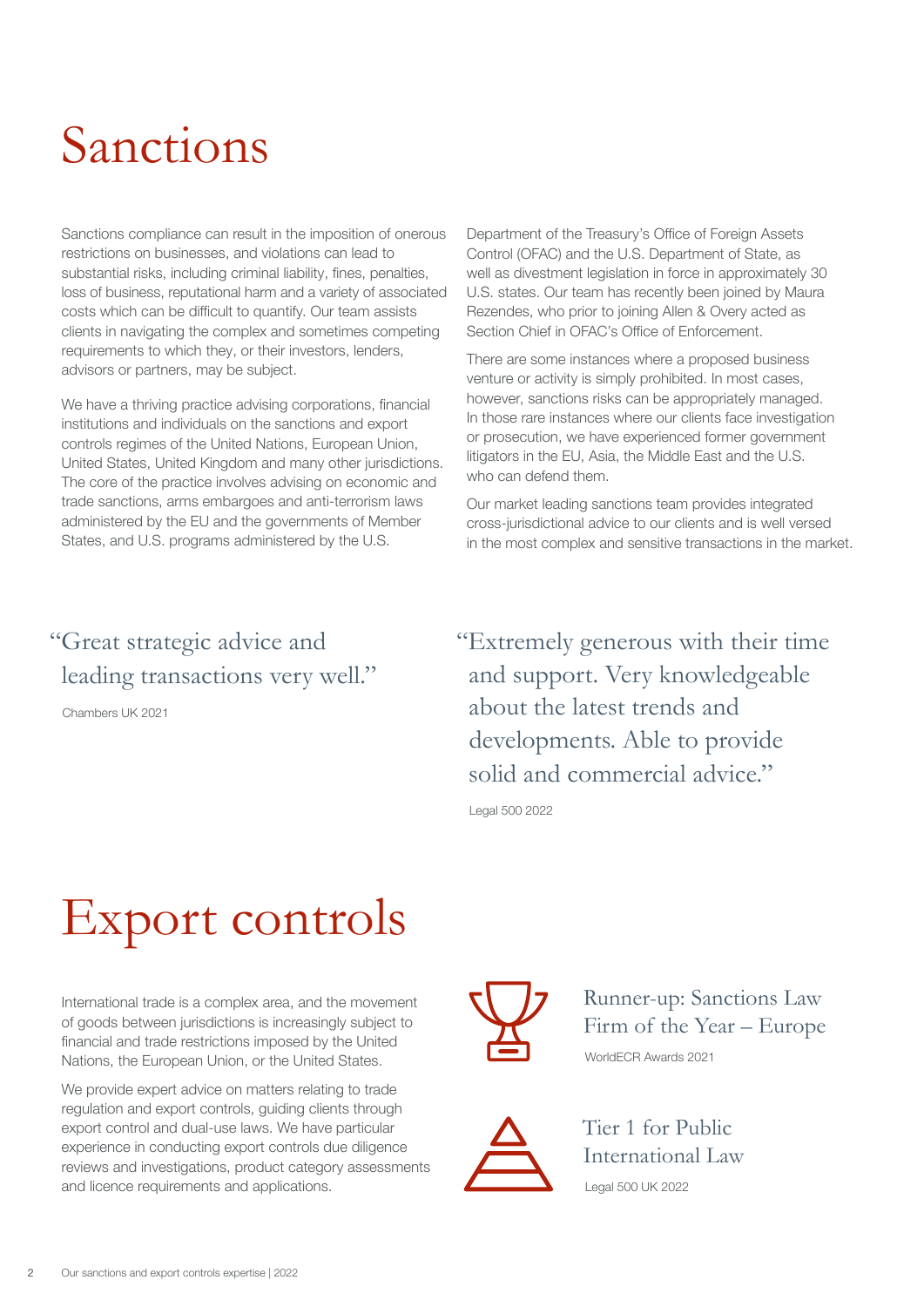## Our expertise

### Highlights of our recent experience include advising:

| <b>Sage Group</b><br>On a variety of sanctions and trade<br>related issues covering a number<br>of sensitive jurisdictions such as<br>Russian and Libya.                                                                                                                                                           | <b>KCAD</b><br>On sanctions advisory and<br>transactional matters including<br>the applicability of new EU and U.S.<br>sanctions targeting Russia and<br>Russian oligarchs that have been<br>implemented since 2014.                                                                                                                        | <b>IMI</b><br>A major international manufacturer<br>and supplier of valves and other<br>specialist engineering technology,<br>in relation to on-going sanctions<br>and trade related advice.                                                                  |
|--------------------------------------------------------------------------------------------------------------------------------------------------------------------------------------------------------------------------------------------------------------------------------------------------------------------|---------------------------------------------------------------------------------------------------------------------------------------------------------------------------------------------------------------------------------------------------------------------------------------------------------------------------------------------|---------------------------------------------------------------------------------------------------------------------------------------------------------------------------------------------------------------------------------------------------------------|
|                                                                                                                                                                                                                                                                                                                    |                                                                                                                                                                                                                                                                                                                                             |                                                                                                                                                                                                                                                               |
| <b>Puma Energy</b><br>In respect of both European and<br>U.S. advice on Russian and Iranian<br>sanctions as well as complex rules<br>around co-blending of petroleum<br>products and the treatment under<br>sanctions rules of such products.                                                                      | <b>Stora Enso</b><br>On various sanctions and export<br>control related matters including<br>assessing the potential applicability<br>of the EU's Dual Use Regulation<br>to Stora Enso's product line and<br>helping with the development of<br>Stora Enso's sanctions and export<br>control related compliance policies<br>and procedures. | <b>Mizuho</b><br>On sanctions related matters across<br>a range of transactions in which<br>Mizuho is providing finance.                                                                                                                                      |
|                                                                                                                                                                                                                                                                                                                    |                                                                                                                                                                                                                                                                                                                                             |                                                                                                                                                                                                                                                               |
| <b>National Australia Bank</b><br>On sanctions matters involving<br>Russia, Iran and Sudan.<br>Most recently we prepared a<br>detailed international guide,<br>covering in excess of thirty<br>jurisdictions, analysing potential<br>sanctions restrictions and how<br>these may be relevant to<br>NAB's business. | Colfax<br>On potential sanctions and export<br>control issues associated with<br>particular international dealings and<br>the potential applicability of the EU's<br>Dual Use Regulation to Colfax<br>ESAB's product line.                                                                                                                  | <b>DS Smith</b><br>A leading EU-based packaging<br>company, on developing an internal<br>sanctions guidance note on<br>transactions concerning Russia,<br>Ukraine, Crimea and Transnistria,<br>together with an associated set<br>of due diligence questions. |
|                                                                                                                                                                                                                                                                                                                    |                                                                                                                                                                                                                                                                                                                                             |                                                                                                                                                                                                                                                               |
| A global telecommunications<br>services provider<br>On high-level corporate structure<br>advice in respect of ABAC and<br>sanctions risk.                                                                                                                                                                          | <b>Raiffeisen Bank International</b><br>On the applicability of the EU's<br>Russian Sanctions regime to various<br>proposed financings involving<br>Russian oil and gas pipeline projects.                                                                                                                                                  | <b>Assa Abloy</b><br>On the management of<br>sanctions issues and risks in<br>corporate acquisitions.                                                                                                                                                         |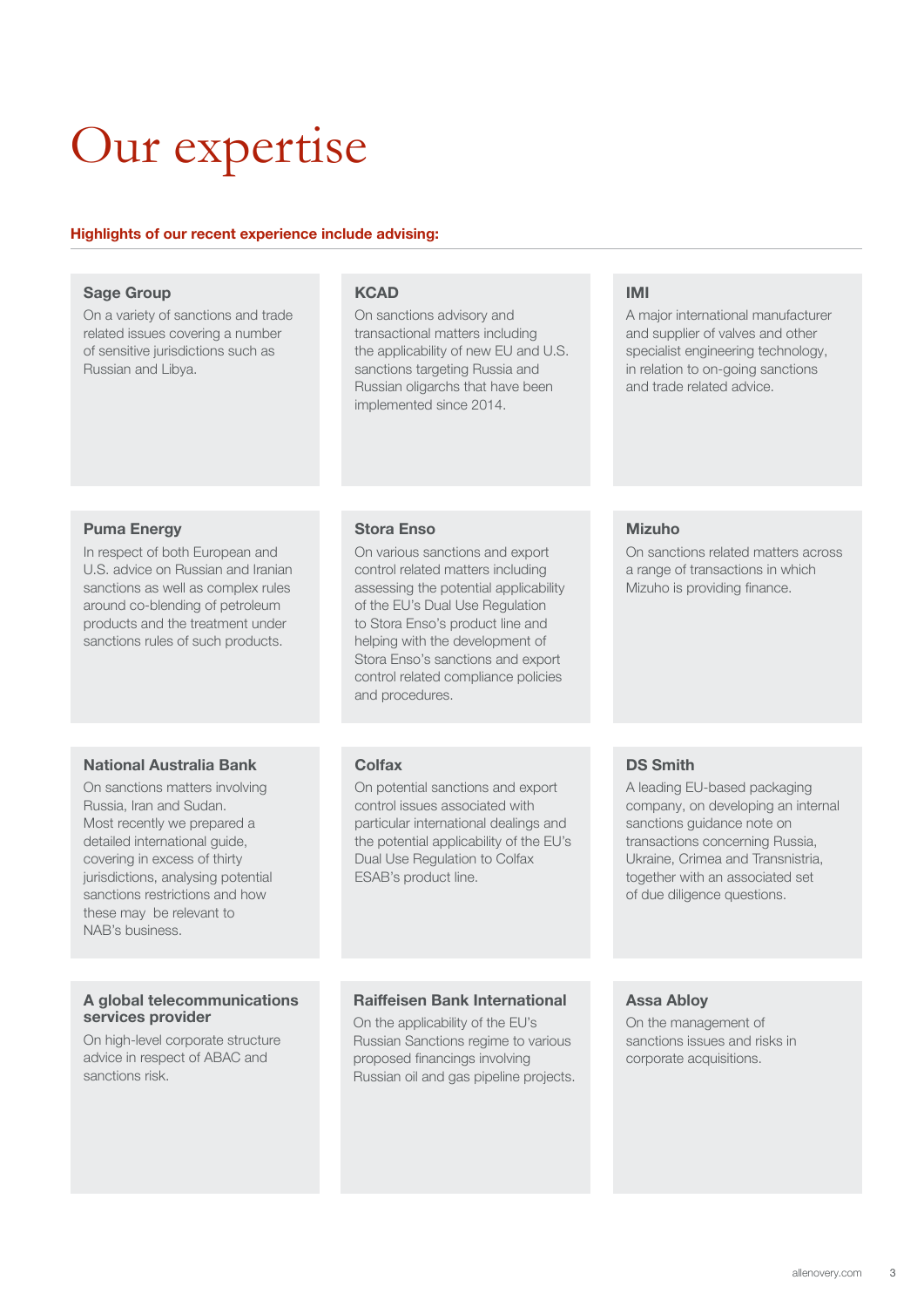### "The quality of the work is always high, clear and to the point."

Chambers Europe 2020

| <b>Various lenders</b><br>and borrowers<br>In drafting, negotiating and<br>assessing U.S. and EU sanctions<br>risks in numerous financings and<br>re-financings. related issues covering<br>a number of sensitive jurisdictions<br>such as Russian and Libya. | A major bank<br>On the applicability of the EU's<br>Russian Sanctions to various data<br>transfer-related activities in the context<br>of a proposed financing agreement.                                                                 | A major European oil producer<br>On the potential acquisition of<br>crude from Iran.                                                                                                                                                                                                                                                          |
|---------------------------------------------------------------------------------------------------------------------------------------------------------------------------------------------------------------------------------------------------------------|-------------------------------------------------------------------------------------------------------------------------------------------------------------------------------------------------------------------------------------------|-----------------------------------------------------------------------------------------------------------------------------------------------------------------------------------------------------------------------------------------------------------------------------------------------------------------------------------------------|
| A U.S.-headquartered                                                                                                                                                                                                                                          | A multinational corporate                                                                                                                                                                                                                 | A consortium of lenders                                                                                                                                                                                                                                                                                                                       |
| manufacturing company<br>On the sale of products into Iran<br>by its EU subsidiaries including<br>negotiating a distribution agreement<br>with an Iranian counterparty<br>and due diligence.                                                                  | In connection with the purchase of<br>a UK company that had previously<br>been subject to investigation for<br>the alleged export of goods to<br>Iran without the requisite licenses<br>from the UK Export Control<br>Organisation (ECO). | In relation to various potential<br>breaches of the sanctions provisions<br>within a financing agreement made<br>in favour of a Russian company<br>operating in Crimea.                                                                                                                                                                       |
|                                                                                                                                                                                                                                                               |                                                                                                                                                                                                                                           |                                                                                                                                                                                                                                                                                                                                               |
| <b>Yamal LNG</b><br>On sanctions issues in the context<br>of shipping matters and project<br>financing arrangements.                                                                                                                                          | A home and gardens<br>consumer products company<br>On U.S. compliance (anti-corruption,<br>sanctions) matters in connection with<br>its purchase of a luxury brand.                                                                       | <b>Bencis Capital Partners B.V.</b><br>In relation to various sanctions issues<br>associated within its acquisition<br>of Welling Holding B.V. and, in<br>particular, around the latter's<br>historical and limited business<br>activities in a number of sanctioned<br>countries (including Russia, Iran,<br>Lebanon, Venezuela, and Syria). |
|                                                                                                                                                                                                                                                               |                                                                                                                                                                                                                                           |                                                                                                                                                                                                                                                                                                                                               |
| <b>An Asian corporation</b><br>In respect of regulations for exports<br>of laminated aluminium coils to Iran.                                                                                                                                                 | A Ukrainian headquartered<br>steel company<br>On various EU Russian sanctions-<br>related issues during on-going<br>debt restructuring negotiations.                                                                                      |                                                                                                                                                                                                                                                                                                                                               |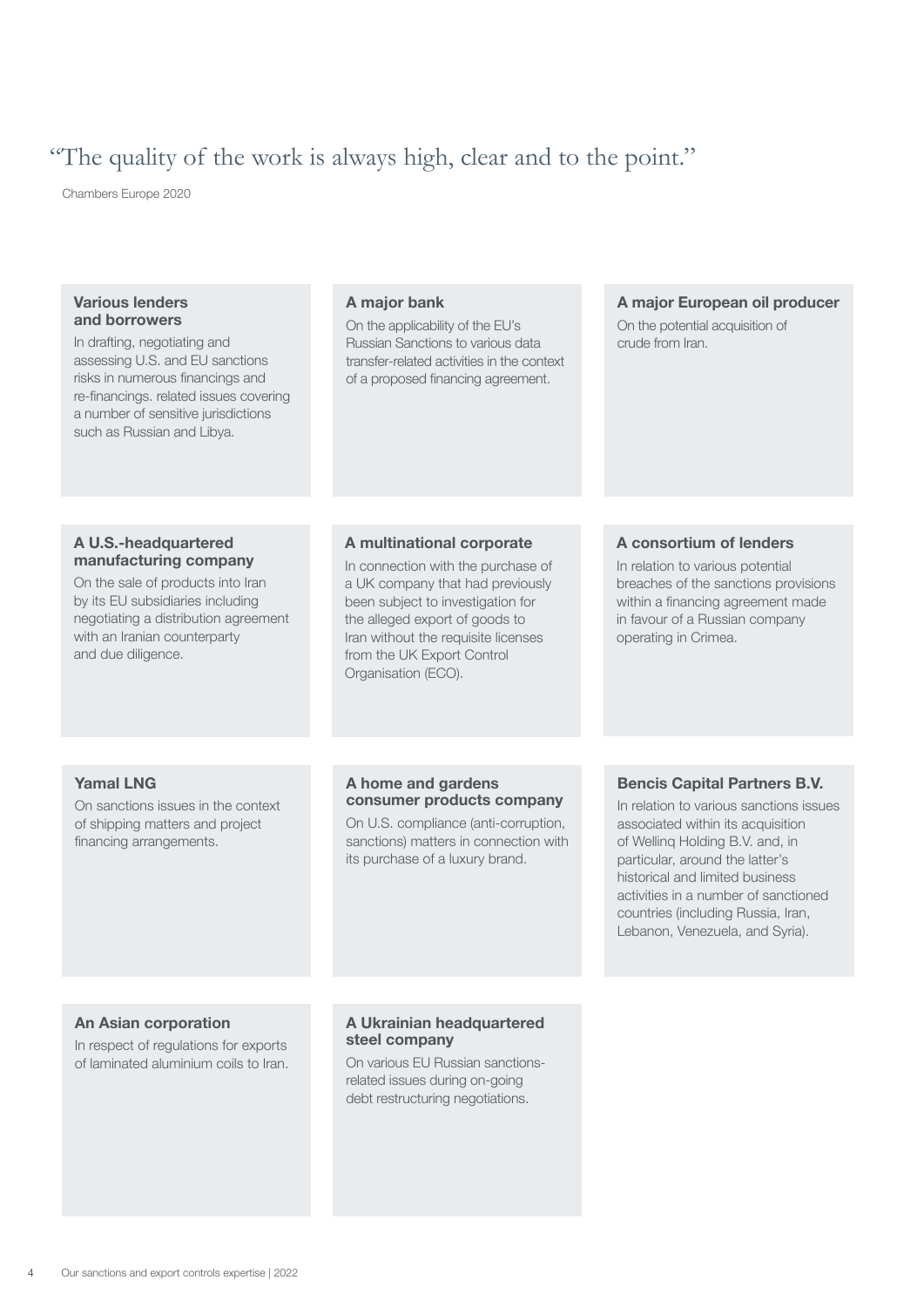### "Commercial and responsive."

Legal 500 UK 2021

| A consortium of lenders<br>On various sanctions risks, and<br>contractual protections in relation to the<br>same, in respect of a GBP3.29 billion<br>financing made to STAR Rafineri<br>A.S. owned by State Oil Company of<br>Azerbaijan Republic (SOCAR) and<br>the Ministry of Economic and Industry<br>of Republic of Azerbaijan, for the<br>ownership and operation of an<br>oil refinery complex in Turkey. | A large FTSE 100 company<br>In the retail industry on all its sanctions<br>matters, including liaising with the EU<br>authorities on its behalf, advising on<br>EU and UK legislation (and differing<br>interpretations amongst Member<br>States) relating to, amongst others,<br>Iran, Syria and Libya, and putting in<br>place process procedures to<br>minimise the risk of breaches. | <b>Clients such as Shell, Koch</b><br>Industries, GE, Rio Tinto,<br>Anglo American, Mitsubishi<br><b>Corporation, Novartis, W.L</b><br><b>Gore and BAT</b><br>On import restrictions and approvals<br>for the shipment of various<br>commodities globally.    |
|------------------------------------------------------------------------------------------------------------------------------------------------------------------------------------------------------------------------------------------------------------------------------------------------------------------------------------------------------------------------------------------------------------------|------------------------------------------------------------------------------------------------------------------------------------------------------------------------------------------------------------------------------------------------------------------------------------------------------------------------------------------------------------------------------------------|---------------------------------------------------------------------------------------------------------------------------------------------------------------------------------------------------------------------------------------------------------------|
|                                                                                                                                                                                                                                                                                                                                                                                                                  |                                                                                                                                                                                                                                                                                                                                                                                          |                                                                                                                                                                                                                                                               |
| A major international supplier<br>of physical security products<br>On export control and sanctions<br>issues, including dual-use<br>classifications, arising out of the<br>sale of products to private entities<br>in sanctioned countries including<br>Iran, Sudan and Syria.                                                                                                                                   | A global manufacturer<br>On sanctions compliance issues,<br>including U.S. and EU sanctions<br>with respect to Iran, Afghanistan,<br>Libya, and Syria.                                                                                                                                                                                                                                   | A major international<br>healthcare business<br>On a range of sanctions and<br>AML related matters concerning<br>a proposed JV investment into a<br>sanctions sensitive jurisdiction.<br>This included extensive due diligence<br>on the proposed JV partner. |
|                                                                                                                                                                                                                                                                                                                                                                                                                  |                                                                                                                                                                                                                                                                                                                                                                                          |                                                                                                                                                                                                                                                               |
| A South-East Asian airline<br>On the impact of the EU and U.S.<br>sanctions regimes to a potential<br>distressed sale of a second hand civil<br>aircraft to an Iranian counterparty.                                                                                                                                                                                                                             | A large multinational<br>food corporation<br>In connection with OFAC sanctions<br>and the exportation (direct and<br>indirect) of food to Iran.                                                                                                                                                                                                                                          | A state investment entity<br>As to the applicability of the EU<br>and UK's Libyan sanctions regimes<br>to various of its funds, as well as<br>on various questions relating to<br>sanctions licensing.                                                        |
|                                                                                                                                                                                                                                                                                                                                                                                                                  |                                                                                                                                                                                                                                                                                                                                                                                          |                                                                                                                                                                                                                                                               |
| A European port operator<br>On compliance with U.S. and EU<br>sanctions and export controls<br>targeting Russia.                                                                                                                                                                                                                                                                                                 | <b>Multiple international banks</b><br>In connection with risks of U.S.<br>sanctions for the IPO of Hong<br>Kong-based telecommunications<br>company with business in<br>Libya and Syria.                                                                                                                                                                                                | An international<br>tobacco company<br>On U.S. and EU sanctions issues<br>relating to operations in Syria and<br>on OFAC sanctions regarding Cuba.                                                                                                            |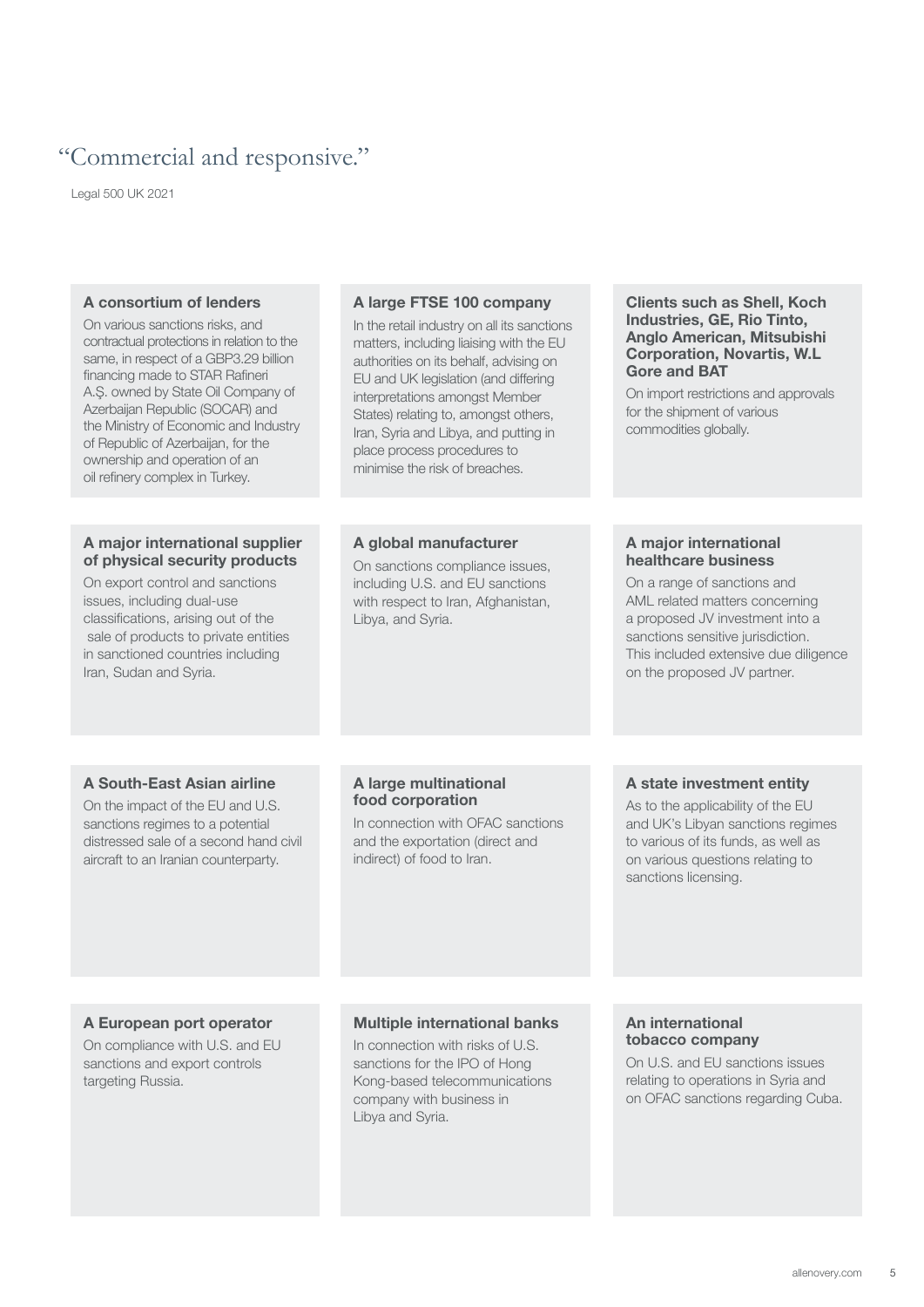## Key contacts

### UK & EMEA



Matthew Townsend Global Co-Head of the International Trade and Regulatory Law Group Partner – London/Brussels

Tel +44 20 3088 3174 matthew.townsend@allenovery.com



Hendrik Jan Biemond Partner – Amsterdam Tel +31 20 674 1465 hendrikjan.biemond@allenovery.com



Arnondo Chakrabarti Partner – London Tel +44 20 3088 4424 arnondo.chakrabarti@allenovery.com



Yacine Francis Partner – Dubai Tel +971 4 426 7228 yacine.francis@allenovery.com



Peter Watson Consultant – London Tel +44 20 3088 3776 peter.watson@allenovery.com



Jonathan Benson Senior Associate – London Tel +44 20 3088 1321 jonathan.benson@allenovery.com



Tom d'Ardenne Senior Associate – London Tel +44 20 3088 3534 tom.dardenne@allenovery.com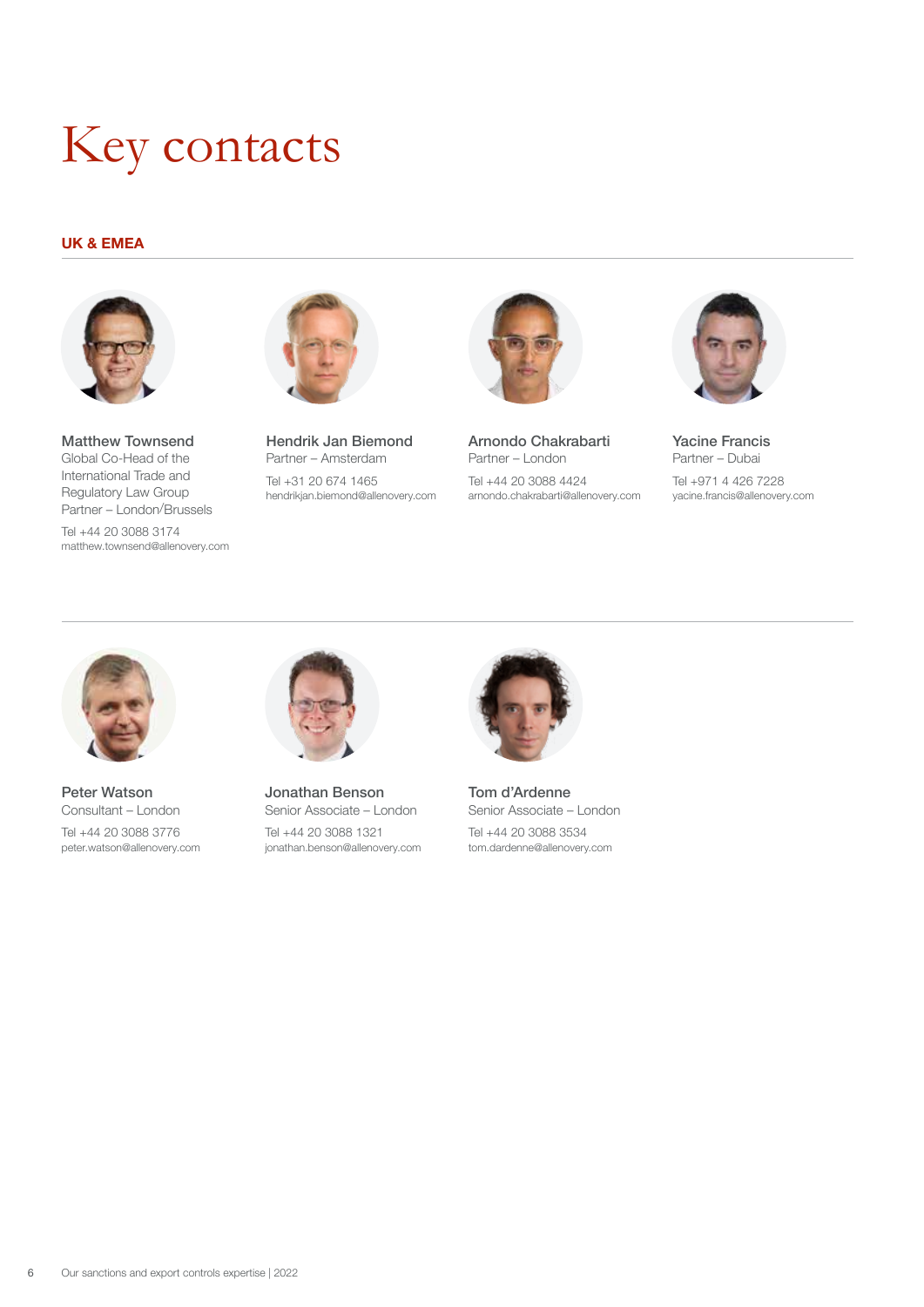#### Russia



Anton Konnov Partner – Moscow Tel +7 495 725 7919 anton.konnov@allenovery.com



Ilya Dvorkin Partner – Moscow Tel +7 495 662 6558 iIlya.dvorkin@allenovery.com

### U.S.



Ken Rivlin Global Co-Head of the International Trade and Regulatory Law Group Partner – New York

Tel +1 212 610 6460 ken.rivlin@allenovery.com



Maura Rezendes Partner – Washington, D.C. Tel +1 202 683 3864 maura.rezendes@allenovery.com



Kuang Chiang Senior Counsel – Washington, D.C. Tel +1 202 683 3868 kuang.chiang@allenovery.com



Asia Pacific

Chris Burkett Counsel – Bangkok Tel +6 622 637 607 chris.burkett@allenovery.com



Fai Hung Cheung Partner – Hong Kong Tel +852 2974 7207 fai.hung.cheung@allenovery.com



Jason Gray Partner – Sydney Tel +612 9373 7674 jason.gray@allenovery.com